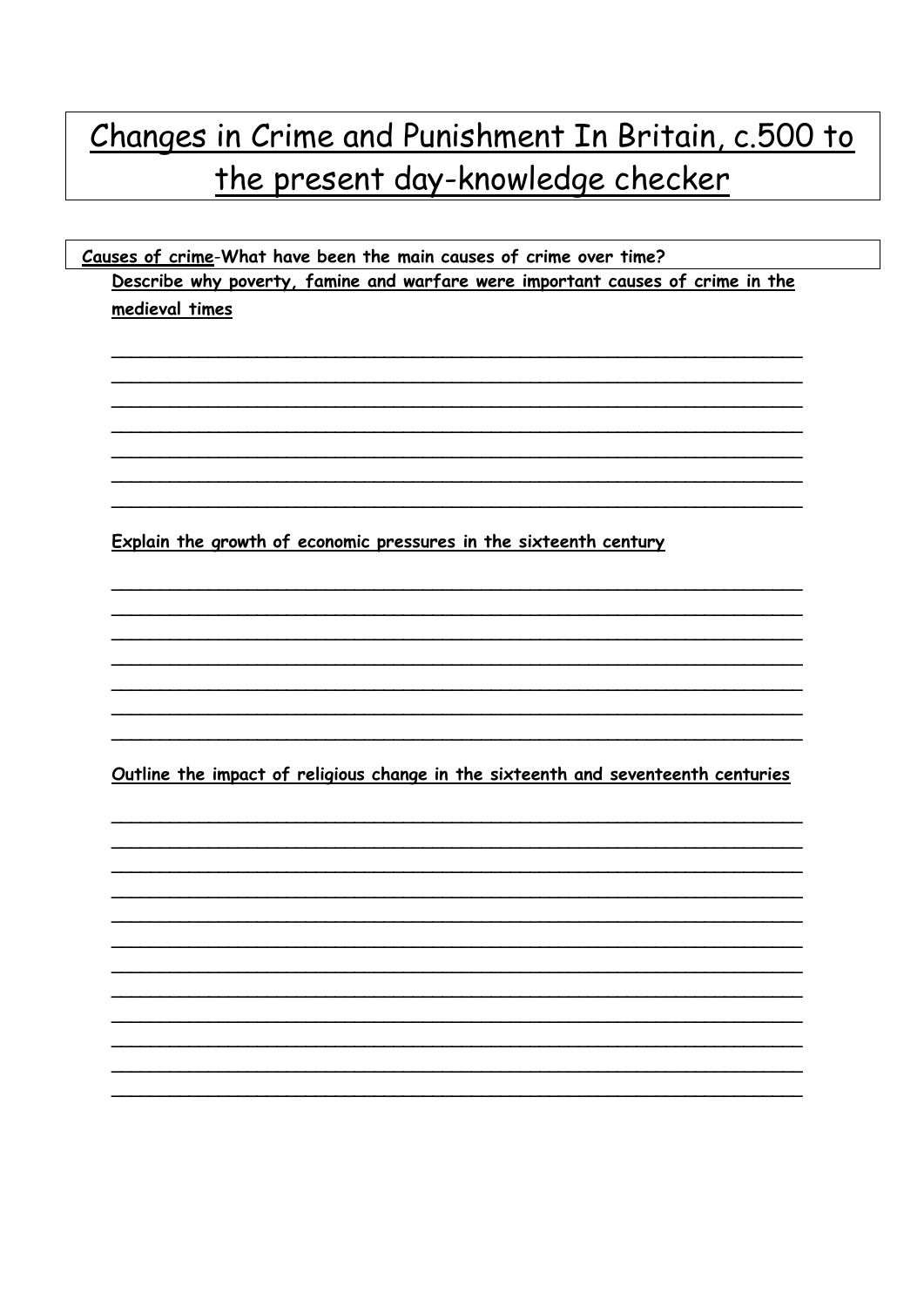Explain how and why the pressures of industrialisation and urbanisation caused crime in the eighteenth and nineteenth centuries

How and why have twentieth century pressures led to: changing technology, the trend towards violent crime and anti-social behaviour becoming significant causes of crime?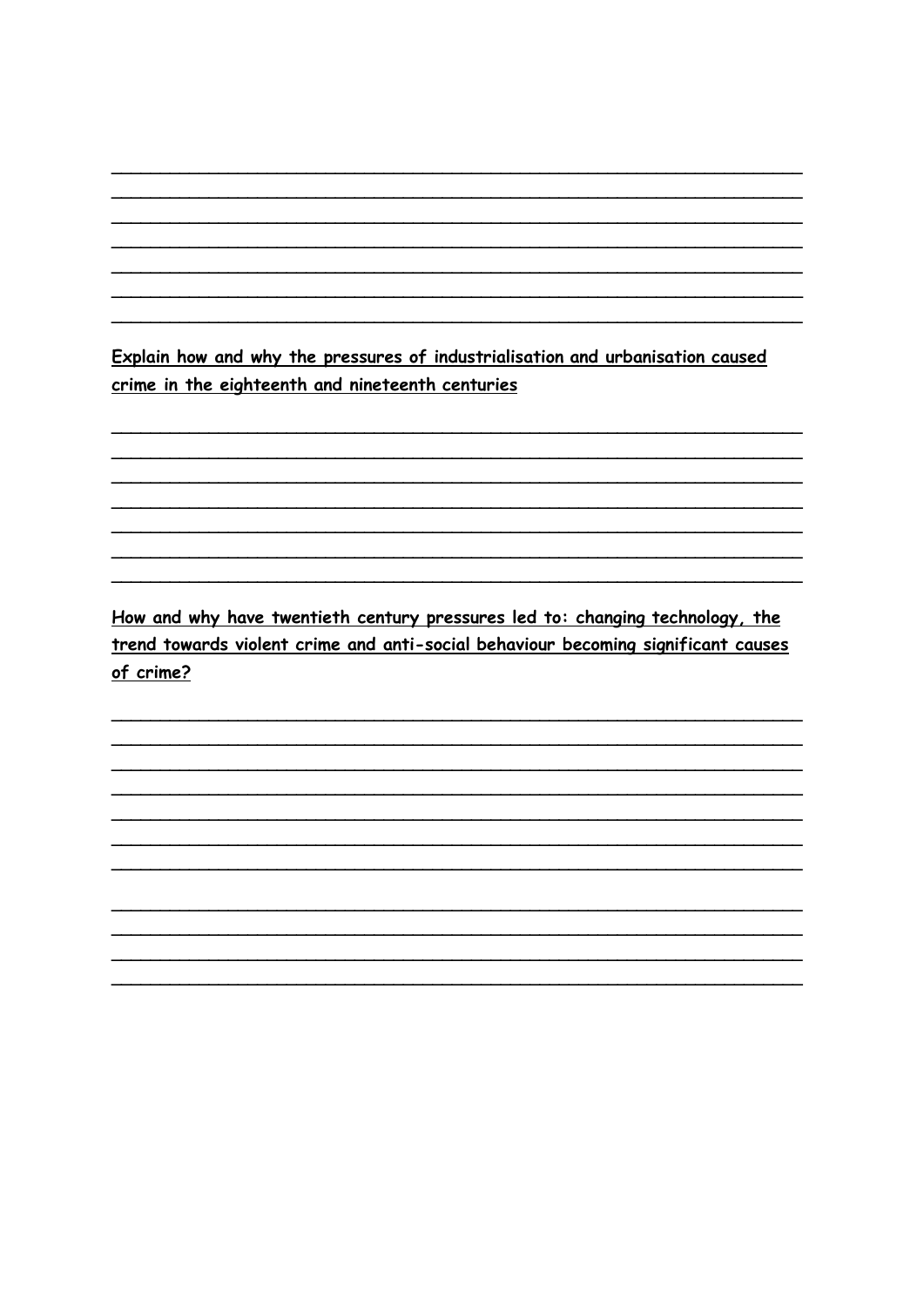Nature of crimes-How has the nature of criminal activity differed and changed over time? Describe the common crimes in the medieval era

Explain why vagrancy, heresy and treason became such important causes of crime in the sixteenth and seventeenth centuries

Outline why the growth of smuggling and highway robbery became causes of crime in the eighteenth century

What were the crimes connected with urbanisation that grew in the nineteenth century?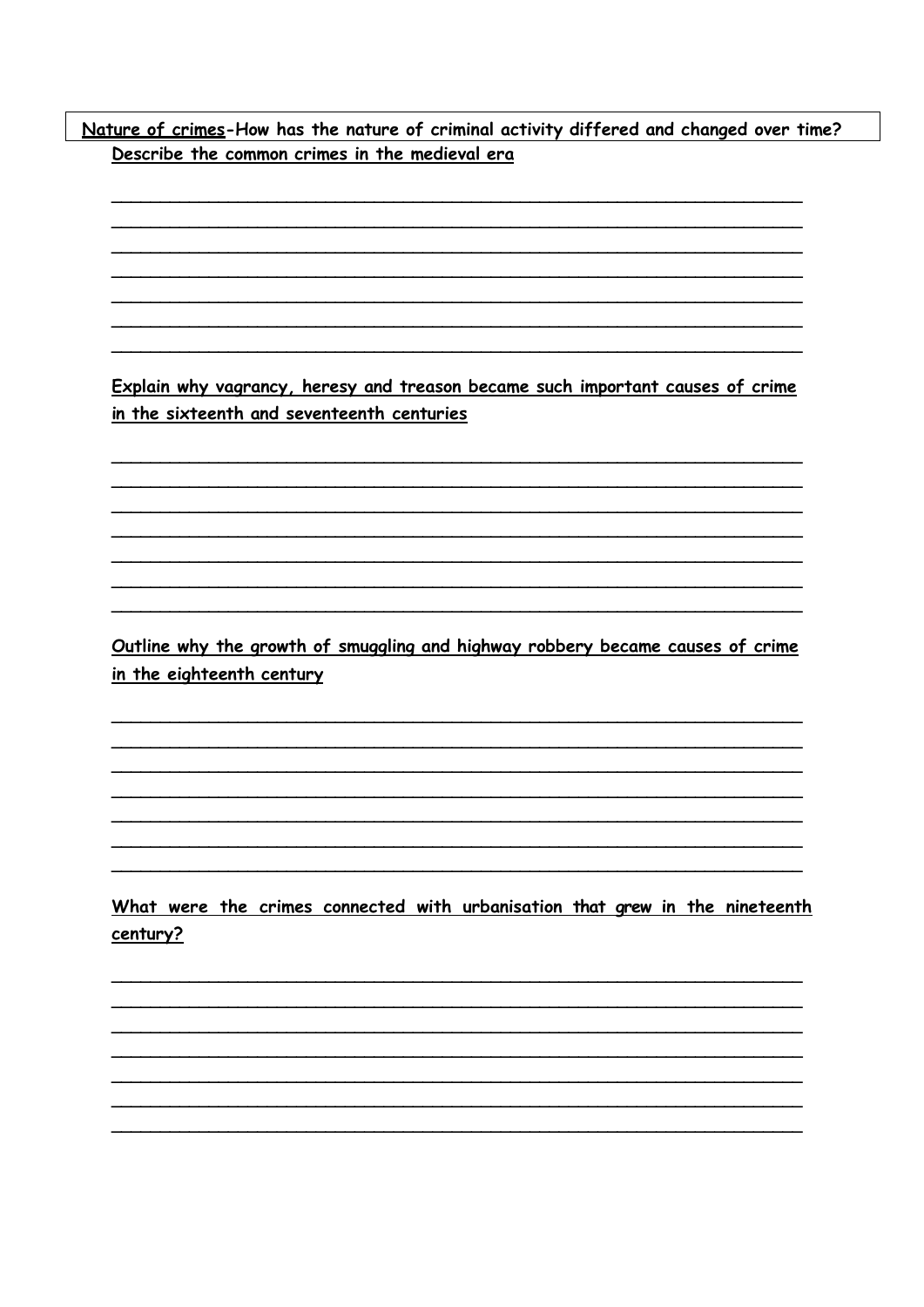Explain the activities of the groups that protested about the industrial and agrarian (farming) disorder during the Industrial Revolution

Describe the growth of crimes in the twentieth and twenty-first centuries associated with the development of the motor car Evaluate the reasons why crimes relating to: computers, hooliganism and terrorism have grown in the twentieth and twenty first centuries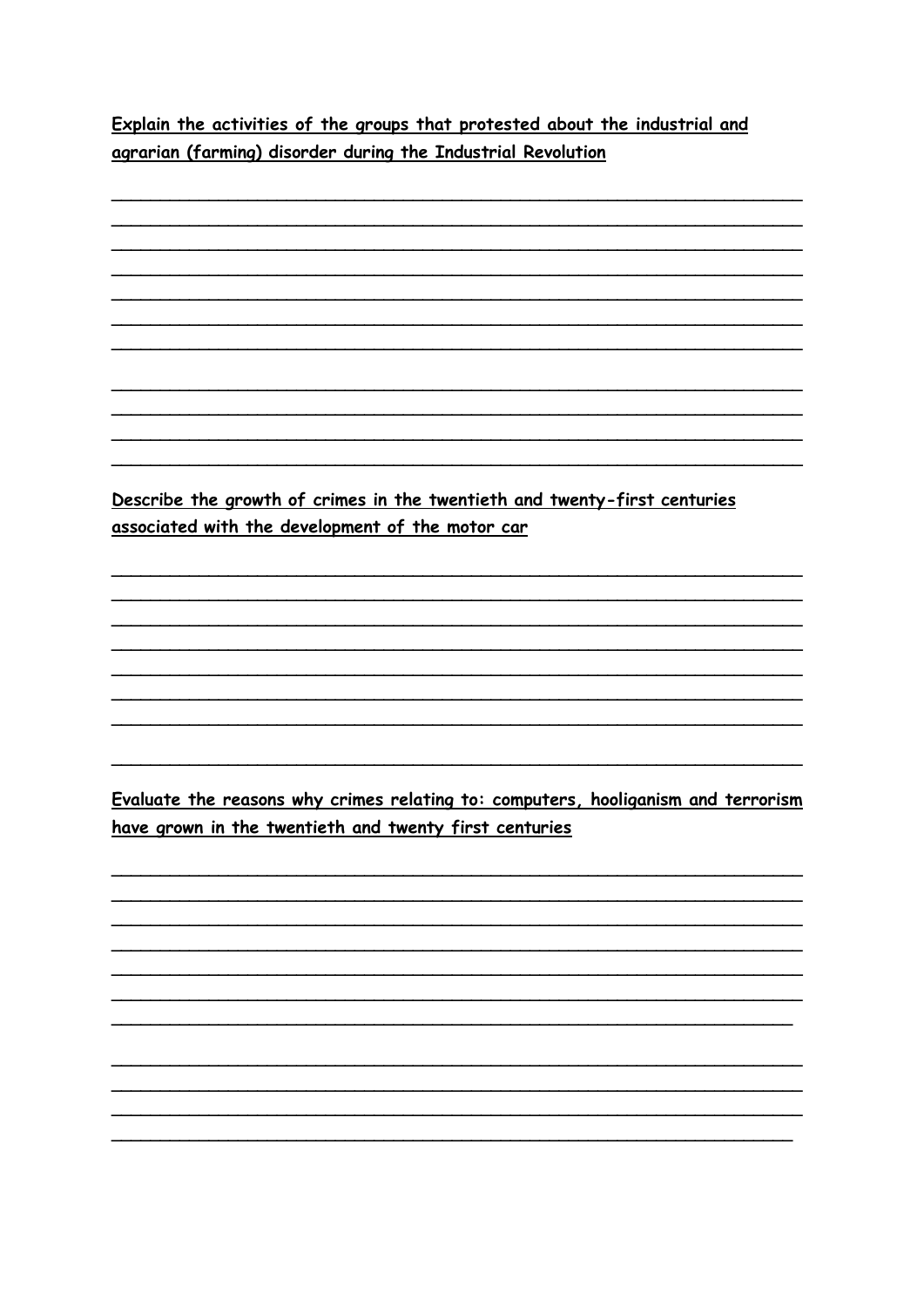<u>Enforcing law and order-</u>How has the responsibility of enforcing law and order changed over<br>time? Describe the communal and family responsibility in Saxon and medieval times

Explain the role of manorial, church and royal courts in the later medieval period

Outline the growth of civic and parish responsibilities in the sixteenth century

Explain the concept of state police forces in the nineteenth century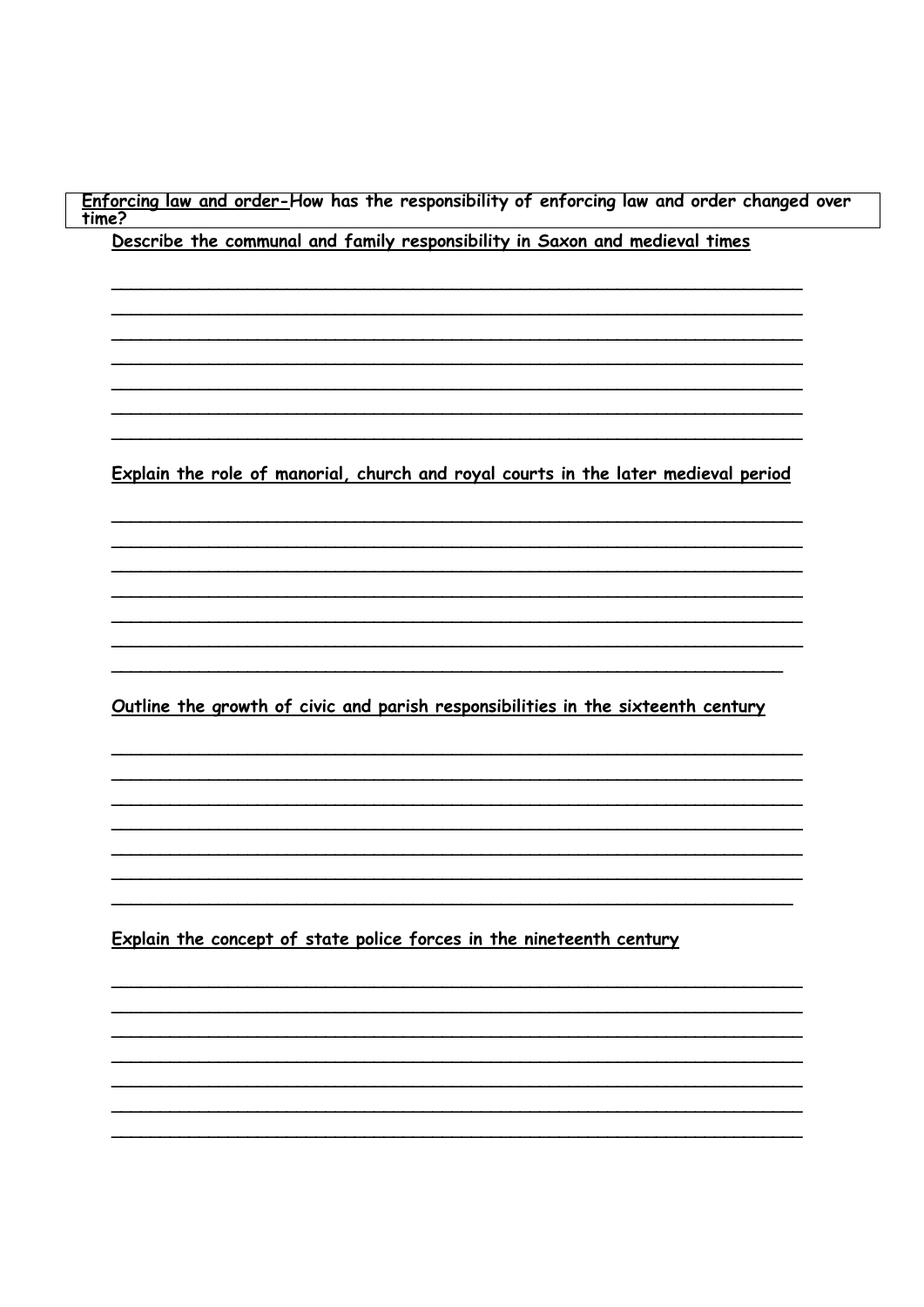Evaluate the changing nature of policing in the twentieth and twenty-first centuries



Methods of combating crime -How effective have methods of combating crime been over<br>time?

Explain the effectiveness communal methods of combatting crime in Saxon and medieval times

Describe the role and effectiveness of Tudor Justices of the Peace (JPs) and other parish officers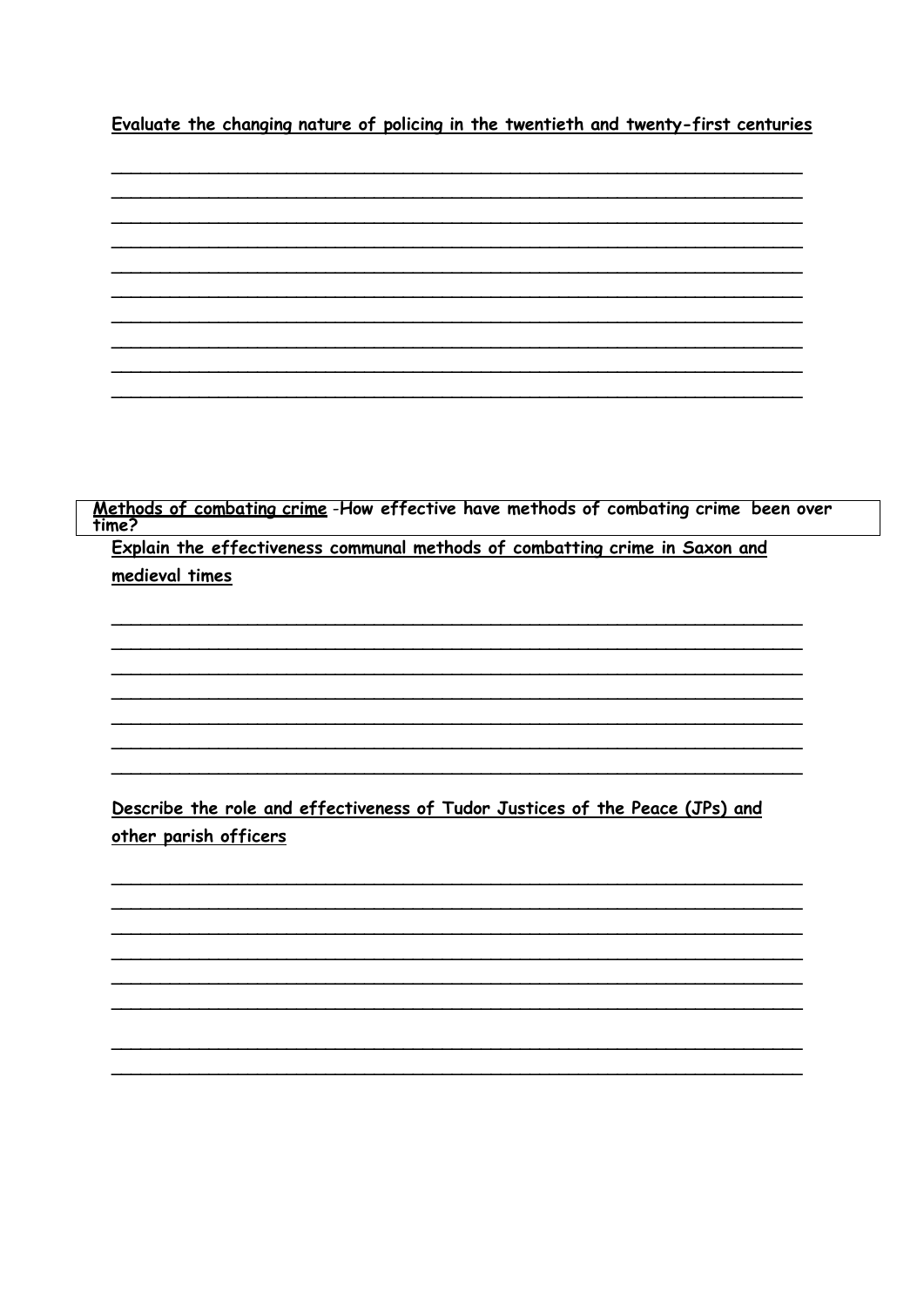How important was the establishment and influence of the Bow Street Runners?

a turning point in policing? Explain the extension of police forces in the nineteenth century

Was the work of Robert Peel and the setting up of the Metropolitan Police in 1829

Describe the significance of transport and communication in policing in the twentieth and twenty first centuries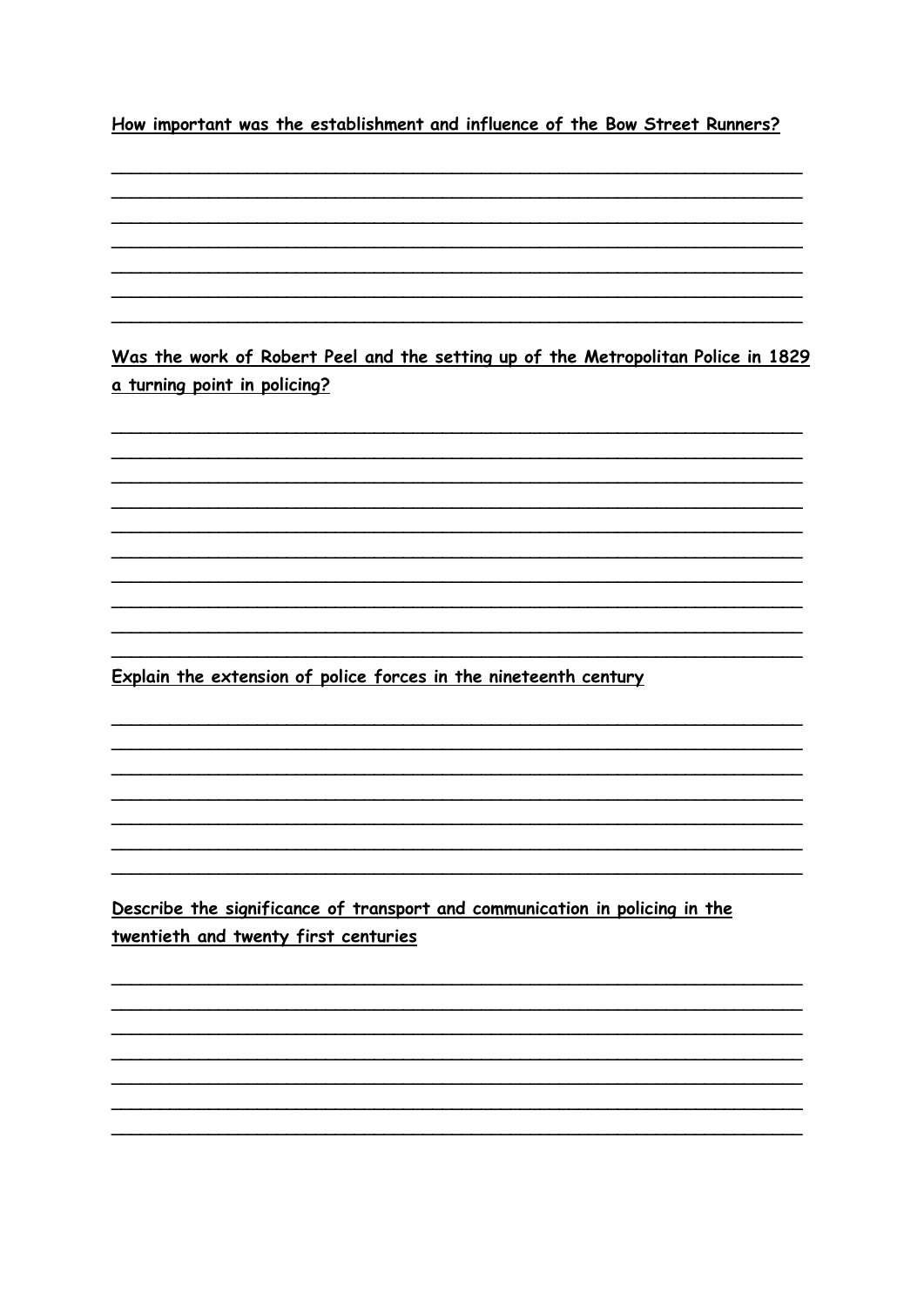Evaluate the impact of specialisation and community policing in the twentieth and twenty first centuries

Methods of punishment-How have methods of punishment changed over time? Describe the harsh nature of punishment in Saxon and medieval times How were vagabonds treated in Tudor times? Explain the use of public punishment up to the nineteenth century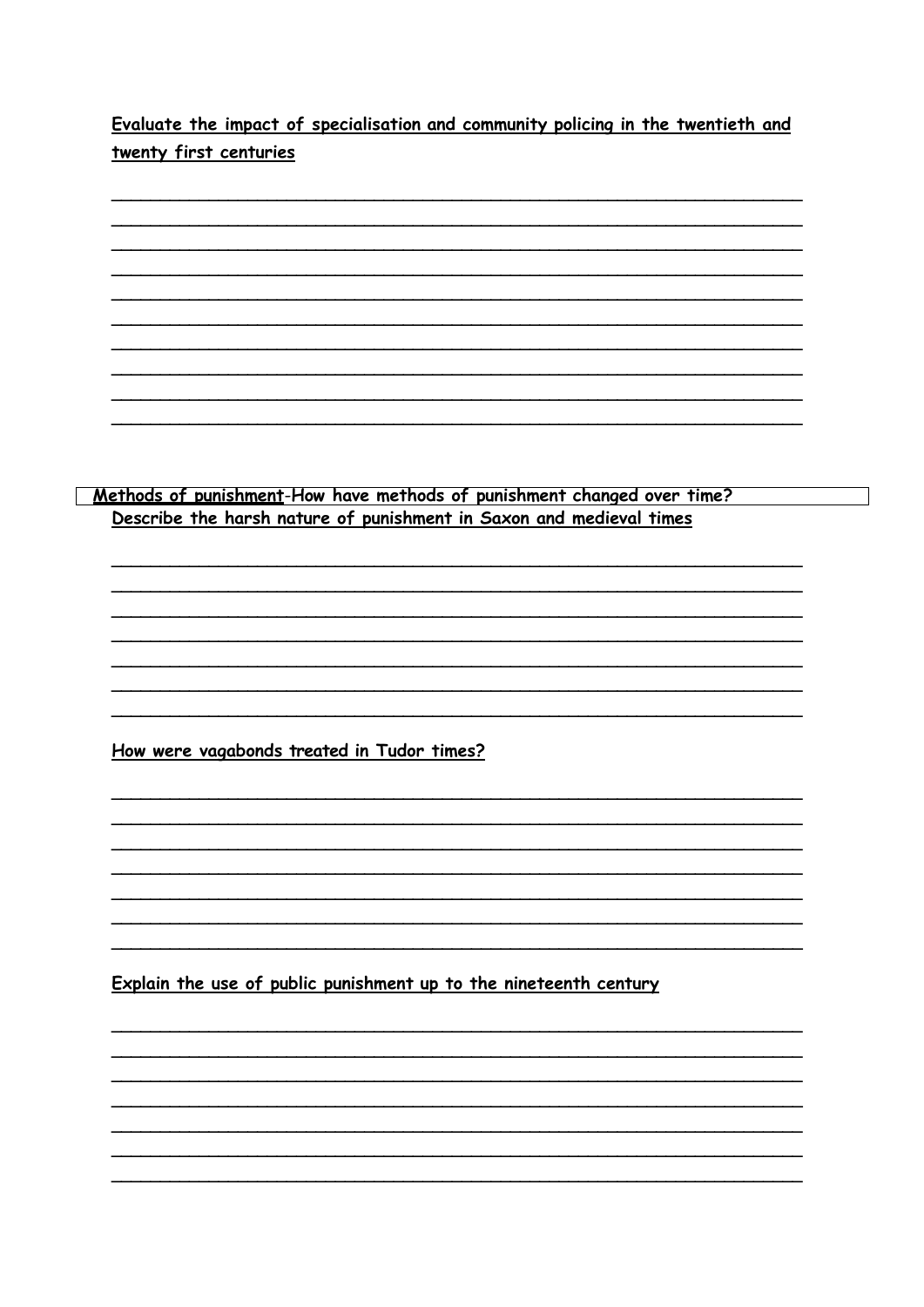What was the purpose of stocks, pillory and executions?

Explain why transportation was used from the 1770s to the 1860s

Evaluate the need for prison reform and explain the roles of John Howard, G.O. Paul and Elizabeth Fry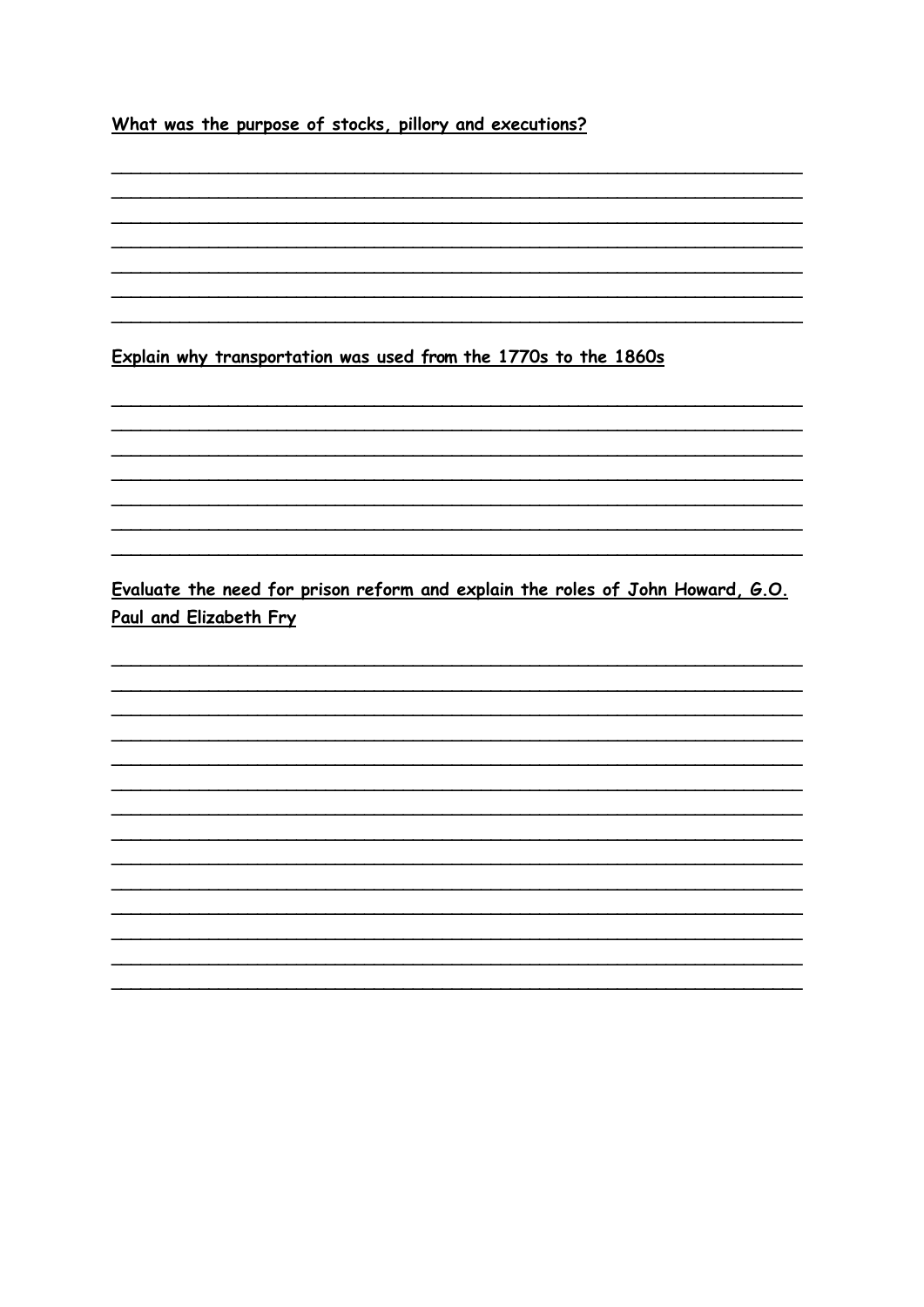Describe new prisons in the later nineteenth century and the use of the silent and separate systems

How successful have alternative methods of dealing with prisoners in the twentieth century such as borstals, open prisons, probation and parole, community service been?

Attitudes to crime and punishment -Why have attitudes to crime and punishment changed over<br>time?

Describe the concepts of retribution and deterrence as purposes of punishment over time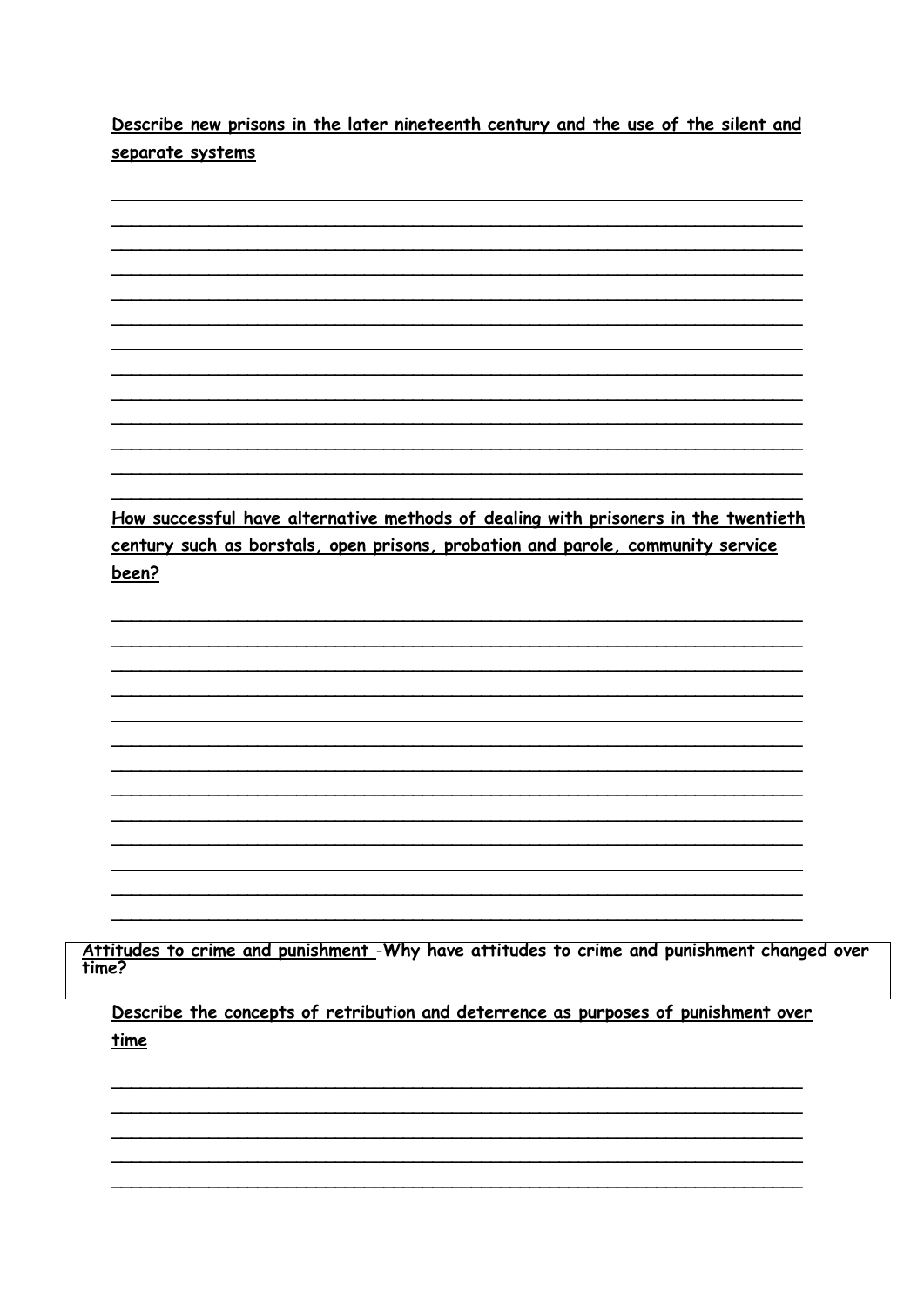What was the purpose of punishment in public over time?

Why were humiliation and public execution considered to be suitable punishments?

Explain why British prisoners were sent abroad in the eighteenth and nineteenth centuries

Describe the use of prisons to punish and reform in the nineteenth century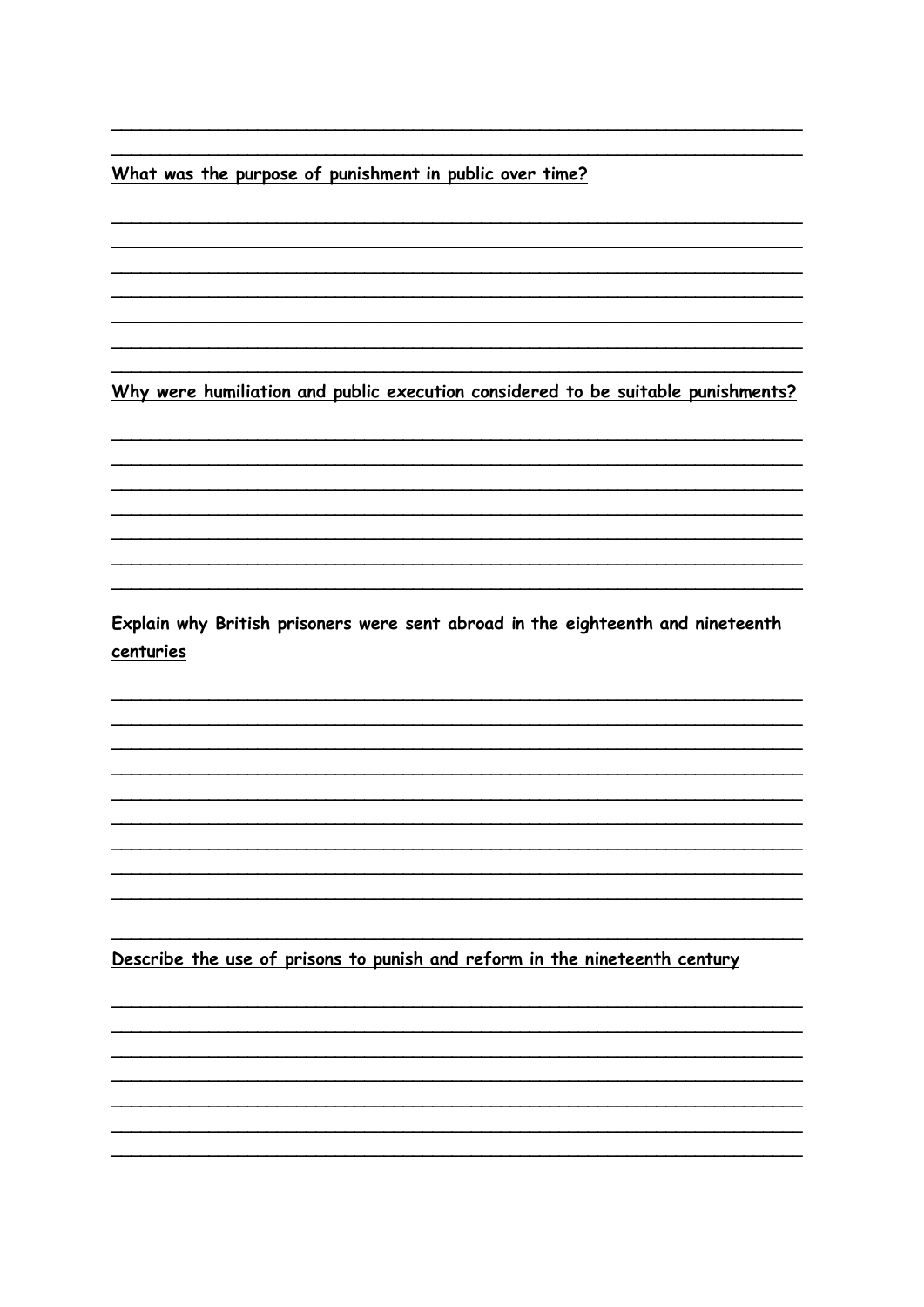Explain the changes in attitudes to punishment in the twentieth century

Describe the methods of dealing with young offenders and abolition of the death sentence in twentieth century

Evaluate how successful have attempts to rehabilitate and make rehabilitate criminals been in the twentieth and twenty first centuries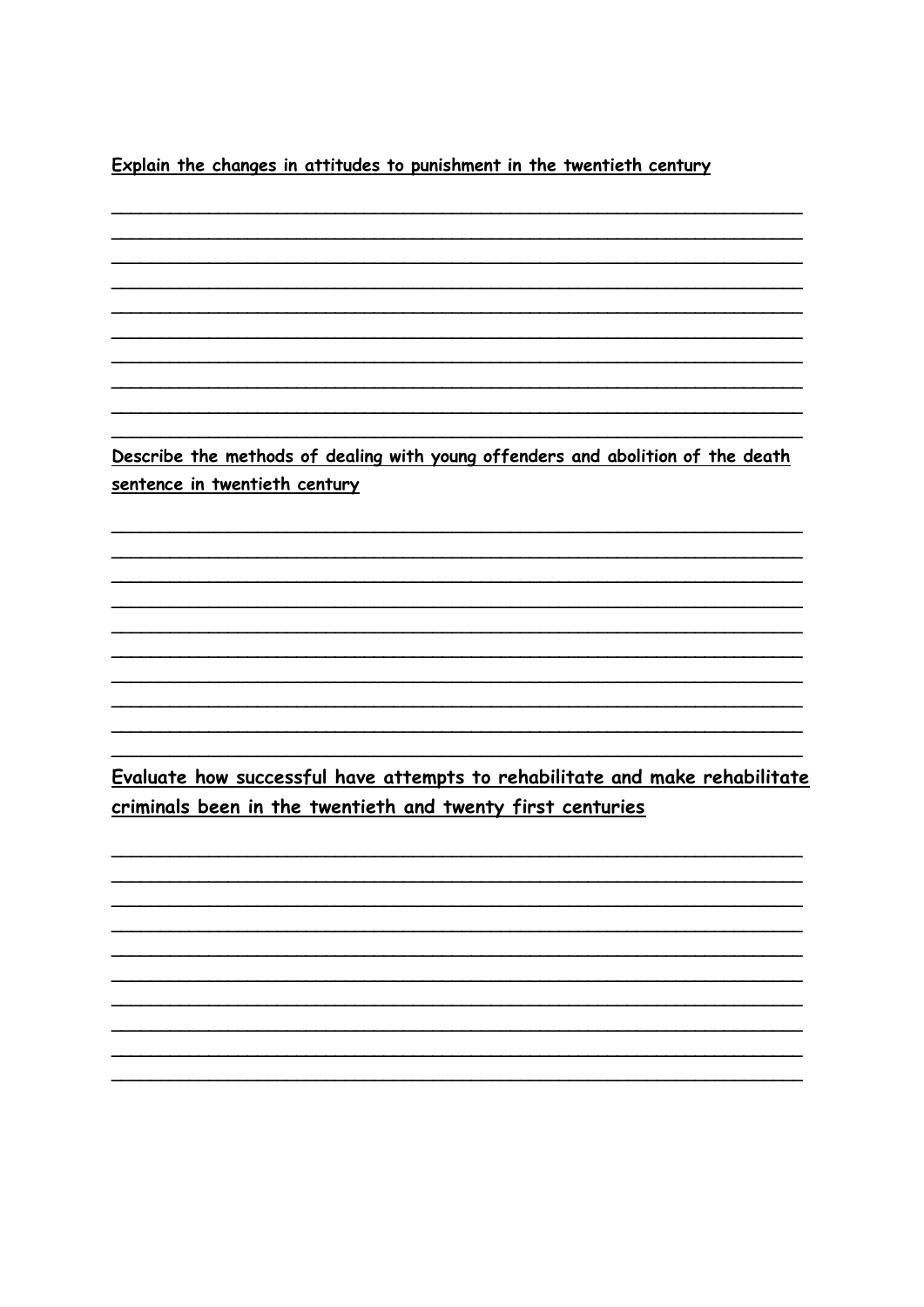The East End of London in the late nineteenth century Describe the living conditions for those living in the East End of London at the end of the nineteenth century

Explain why there were so many opportunities to commit crime in the East End of London at the end of the nineteenth